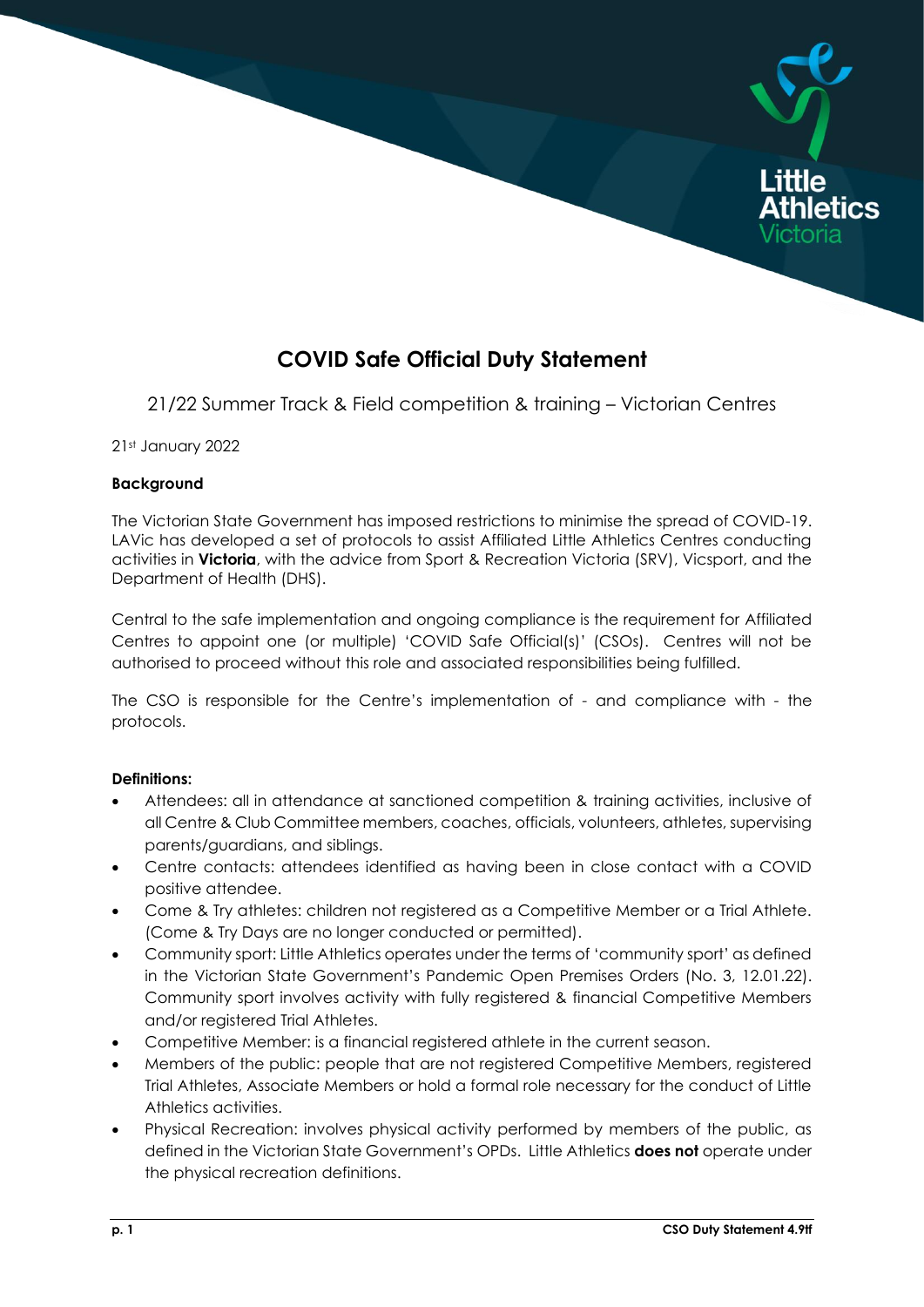- Spectators: includes relatives (such as grandparents), friends, members of the general public etc. whose presence is not essential for the conducting of sanctioned competition or training activities or required to supervise children.
- Stakeholder: entities mutually interacting with a Centre in any given season. These typically might be athletes, families, volunteers, committee members, venue managers, entities sharing facilities, sponsors, Local Government Organisation, local media etc.
- Summer Track & Field competition & training pertains to the period 1st September 2021 to 31st March 2022.
- Supervising parent/guardian: the parent/guardian is responsible for supervising children at a sanctioned competition or training activity. The presence of parents/guardians are required for the safe conduct of sanctioned Little Athletics activities.
- Trial Athlete: an athlete registered as a Trial Athlete in the current season.
- Venue manager: the body responsible for the management of the venue. This will typically be a Local Government Organisation, committee of management, collective sporting body, school or similar.
- Volunteer: a person that will, or may potentially, undertake voluntary duties during the course of the season. These include parents/guardians, coaches, officials, Committee members, Associate Members, and Honorary Members.

## **CSO responsibilities**

The CSO:

- Is responsible for the Centre's implementation of, and compliance with, the LAVic COVID-19 protocols.
- Must understand and maintain knowledge of the most up to date LAVic COVID-19 protocols document released by Little Athletics Victoria. These can be found [HERE](https://lavic.com.au/covid-19/) on the LAVic website.
- Will act as the point of contact for all protocol-related enquiries.
- Must not undertake additional or other volunteer duties when rostered to undertake CSO duties.
- Must maintain an up to date [Community Sport COVID Safe Plan](https://www.coronavirus.vic.gov.au/sites/default/files/2020-11/COVIDSafe-Plan-Community-Sports.pdf) and be able to produce when requested by an authorised officer (Victoria Police, WorkSafe, Department of Health & Human Services, Local Government). It is also advised that a copy of the [LAVic COVID-19 Protocols](https://lavic.com.au/covid-19/) be kept to hand.
- Must advise the President in the event that additional CSOs are required to ensure Centre compliance. The President should regularly consult with the CSOs to ensure adequate CSO resources are available to oversight sanctioned activities.
- Must be rostered to oversee the entire duration of the sanctioned activities.
- Will educate athletes, coaches, volunteers, and parents/guardians on the protocols and training procedures.
- May be required to intervene if a breach of protocols or non-compliance is observed.
- Will record breaches of protocol and report these to the Centre Committee and LAVic.
- Will promote COVID safe practices and compliance by prominently displaying posters, flyers, and other documents at the Centre. Click [HERE](https://www.coronavirus.vic.gov.au/signs-posters-and-templates) to access DHS resources; click [HERE](https://lavic.com.au/covid-19/) to access LAVic resources.
- May advise the Centre communications officer on matters related to competition & training protocols.
- Must be present at all times to ensure all attendees register their attendance at sanctioned competition & training activities via the Victorian State Government QR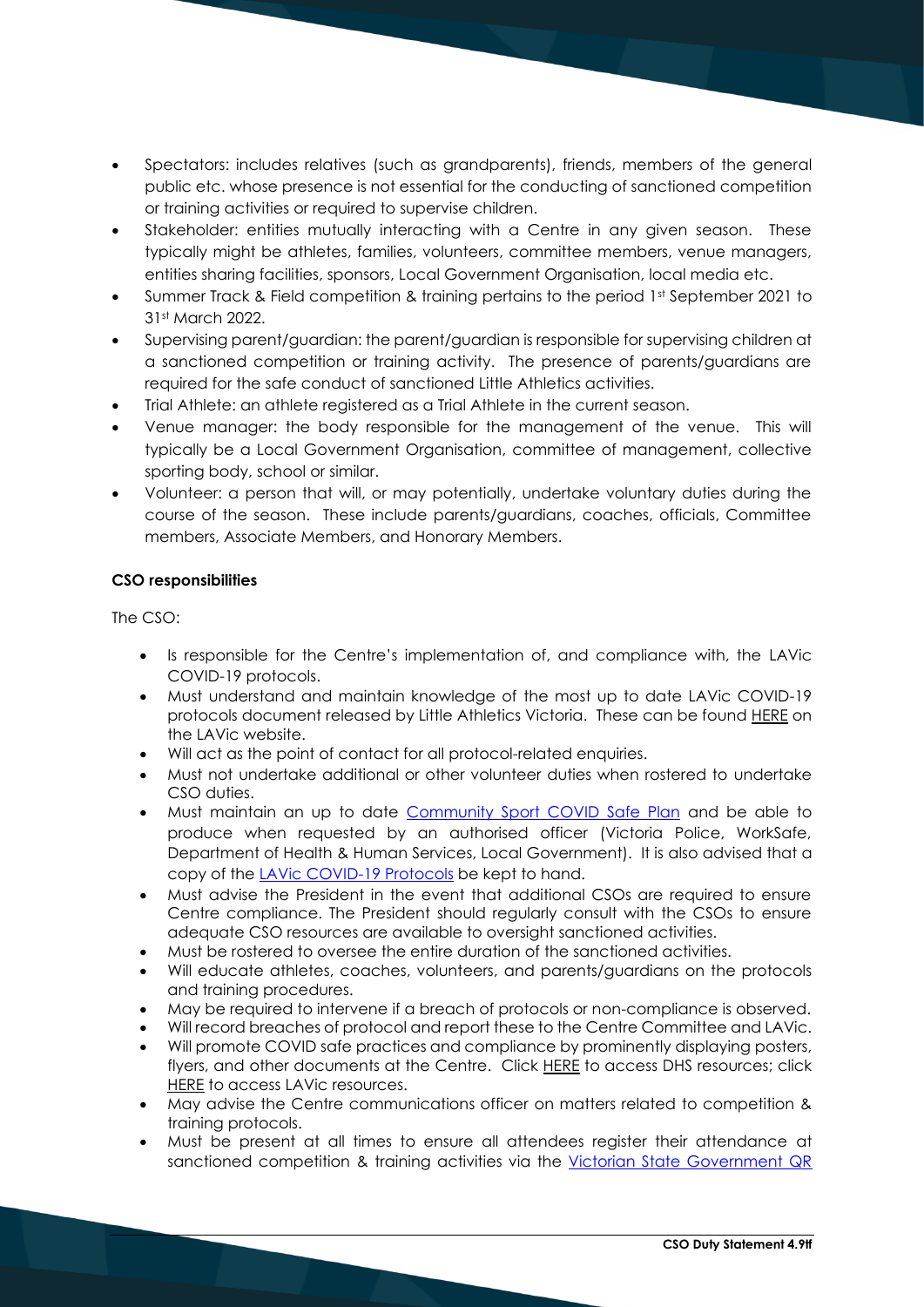[Code system.](https://www.coronavirus.vic.gov.au/about-victorian-government-qr-code-service) A [hardcopy register](https://lavic.com.au/wp-content/uploads/2020/06/LAVic-Attendance-Register-Template-091020.docx) may also be required for attendees unable to register their attendance via the QR Code system.

- Will maintain registration records for a minimum of 28 days (hardcopy versions only).
- Will manage the use of the facilities, in conjunction with the Centre administrators and venue managers,
- Will implement and oversee a cleaning schedule to:
	- o disinfect all common areas and high touch surfaces, including equipment;
	- o thoroughly clean and disinfect the toilets before and after each sanctioned activity;
- Will ensure adequate supplies of cleaning equipment, hand sanitiser, disinfectant wipes and appropriate personal protective equipment are available at all times.
- Will ensure that hand sanitiser is provided for use at the athlete registration area, toilets, and each event site.
- Will ensure that disinfectant wipes are available at each event site where equipment is used.
- Will ensure that the responsibility for accessing the equipment shed and handling the equipment for competition & training is properly allocated.
- Will ensure that the equipment shed is secured at all times.
- Will ensure all equipment in use for competition & training is disinfected before and after each sanctioned activity, along with moving any equipment to the event site.
- Will ensure that the Centre's equipment will not be taken offsite under any circumstances.

The CSO is encouraged to undertake the free online Australian Government [COVID-19](https://www.health.gov.au/resources/apps-and-tools/covid-19-infection-control-training)  [Infection Control Training.](https://www.health.gov.au/resources/apps-and-tools/covid-19-infection-control-training)